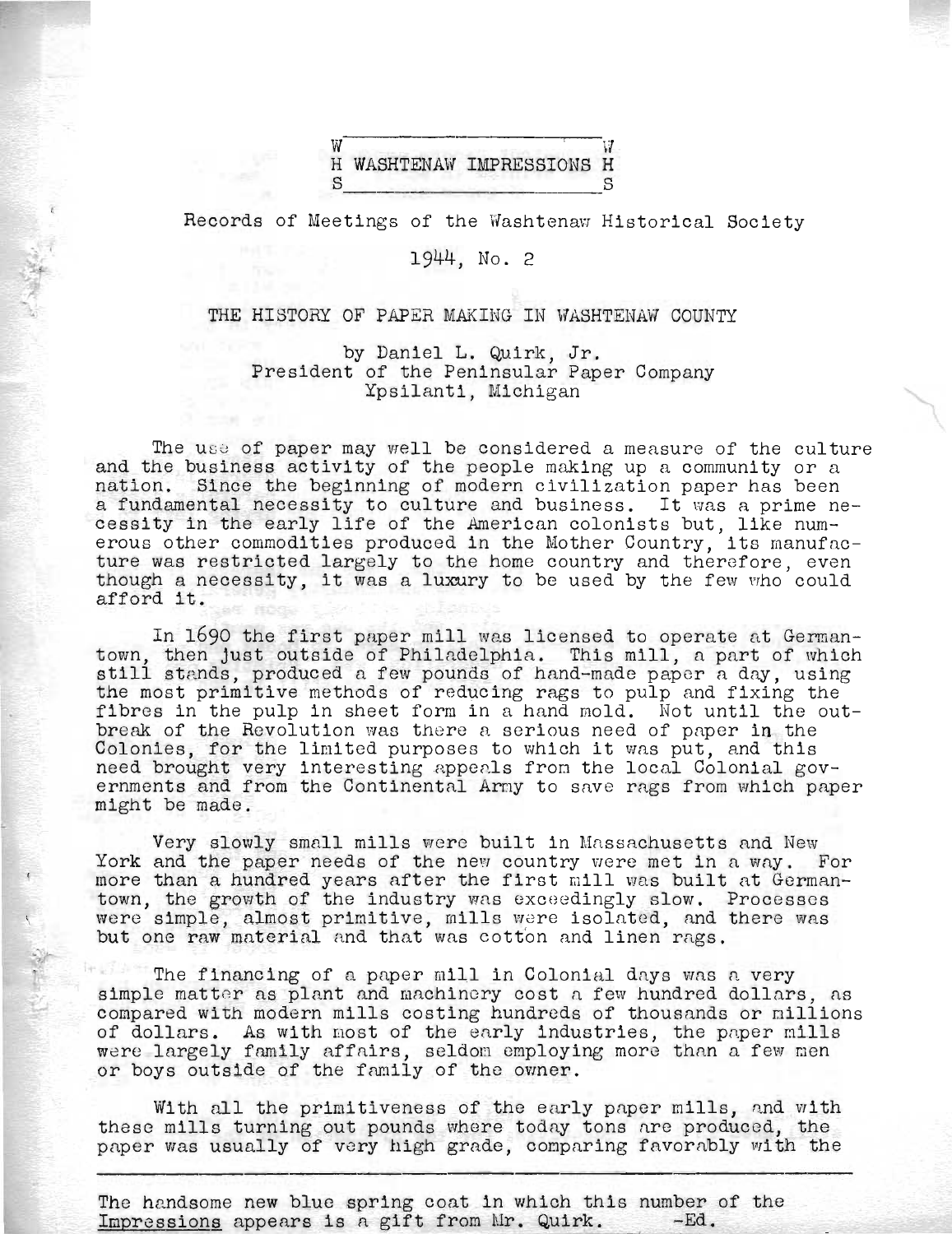best grades of the rag content papers produced today. One has but to see some of the books printed in early colonial days to appreciate the fact that the art of paper-making was in a way as well understood in  $1727$  as in  $1944$ .

The growth of the pulp and paper industry in the United States from  $1765$  to  $1865$  was slow but steady. With the exception of the introduction, in 1798, of the Fourdrinier (moving wire) upon which the sheet of paper was formed, thereby greatly speeding productine sheet of paper was formed, thereby greatly speeding product-<br>ion, there was very little improvement in machinery in the paper mill between 1765 and lS65. Cotton and linen rags continued to be the principal raw material. Rags were collected much as they are today, taken to the mill, cleaned, and made into pulp by cooking and bleaching, and then through the use of quantities of clean water the fibres of the pulp were carried onto the wire and formed into a sheet. The paper as it came from the wire was cut into sheets and hung up in lofts to dry. There was much skill used in the formation of the sheet and naturally much hand labor entered into the handling of the paper, from the rags as they were carefully sorted and cleaned to the paper as it was taken from the drying loft to be bundled and shipped.

During the century before the Civil War the increase in population of the United States was slow and industry generally was simple in character. Paper, depending entirely upon rags as a raw material, was relatively expensive and its use was confined to a comparatively few newspapers, small in size, to books and pamphlets, personal correspondence, wall decoration, etc. Printing presses had not been modernized and typewriters were still in the brain or the hand of the inventor.

With the industrial development which began following the Civil War, there was a growing demand for cheaper paper which could be more widely used. The pulp and paper manufacturer was ever on the outlook for new processes which would make it possible for him to meet the demand for more paper. In the late '60's, certain man-Ufacturers, some of whom are still active in the industry, learned that a process for the reduction of wood to pulp and the use of pulp -in the manufacture of paper had been perfected in Europe. Some of these men went to Europe and brought back with them licenses for foreign patents under which they could produce pulp from wood. The first wood pulp produced in this country under these foreign patents was crude indeed and for some time there was doubt if wood pulp could be used in producing the better grades of paper. Gradually methods of bleaching the pulp were perfected, and through the 1870's and 1880's wood pulp and paper made from wood pulp were produced in increasing quantities.

In considering the development of the pulp and paper industry of the United States it is interesting and significant to note that the paper industry is the only great industry which has changed its raw material in large part within a human generation. Rags are still used in large quantities for the production of the better

and to codown size dutable it were partite out and sendored will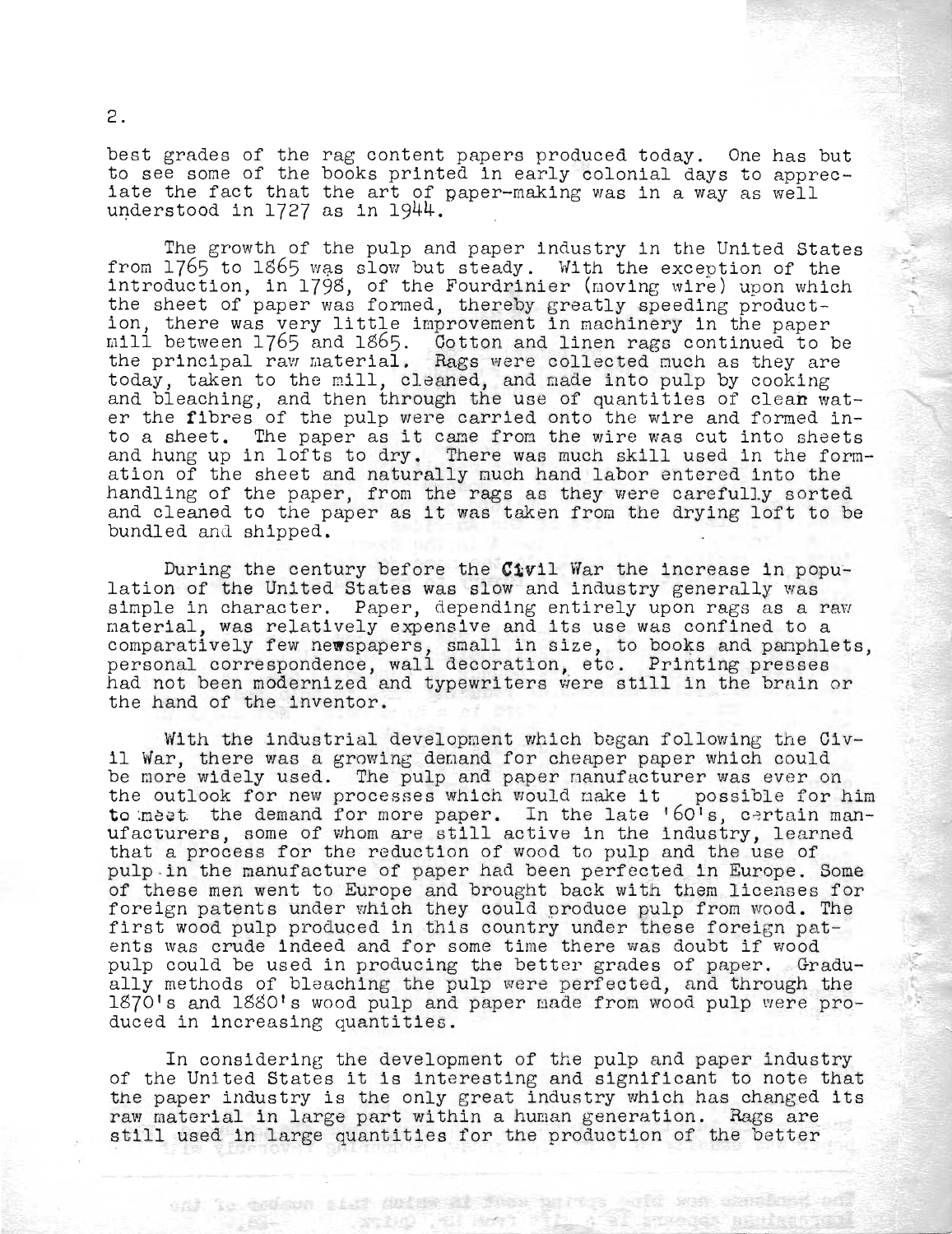grades of paper for use where durability and permanence are essential, but more; than 90% of the fifteen million odd tons of paper produced in this country in 1943 was made from wood pulp.

The demonstration of the fact that paper could be made from an abundant and cheap raw material, the supply of which in the years preceding 1900 seemed absolutely inexaustible in this country, brought home to the minds of the consuming public the idea that it was possible to use a cheaper grade of paper in increasing quantities for printing and other uses. It is not too much to say that the modern printing press, now turning out the great metropolitan newspapers and books by the hundreds af thousands, resulted from the successful demonstration that paper could be made cheaply from wood.

It would be interesting to trace the effect of the production of cheap paper from wood upon the widespread education of the people of this country and resulting "reading public." There are, of course, other factors such as better communication entering into the picture. However, in the days before the Civil War daily newspapers of limited size printed on paper made from rags were few and far between and were read by a small part of the public only. Today it is trite to say that everyone reads the new spapers, the popular magazines, and books upon every subject.

Though experiments were conducted earlier it was not until  $a$ bout 1\$74 tnat the first chemical treatment was applied to wood to separate the individual fibres so that they could be used for making paper on a conmercial basis.

The use of wood for the manufacture of papen brought the paper industry into a new period of development. The demand for cheaper wood papers caused the manufacturer to work strenuously for increased production by inproving the machinery in the mills and the efficiency of his labor, and as he increased the output of his mill he stimulated the market by finding new outlets for his product. Today we are in the age of paper, when its use for printing and correspondence is almost secondary to its use in construction as containers for shipments of all sorts of commodities, in the manufacture of other commodities, and as an important necessity in the daily lives of the entire people.

The demand for paper has increased 80 tremendously that it would be utterly impossible to fill it without wood. It is estimated that an acre of woodland will produce about five times as much cellulose each year as an acre of cotton.

The period of rapid growth of the industry, from  $1865$  to 1925, brought the segregation of mills in certain districts where there was available water for power and process and where raw materials were easily accessible. So we had a great group of mills in Massachusetts nanufacturing the bulk of fine paper produced in the U. S. Another segregation of mills came in northern New York and again in northern New England, where for many years the better grades of book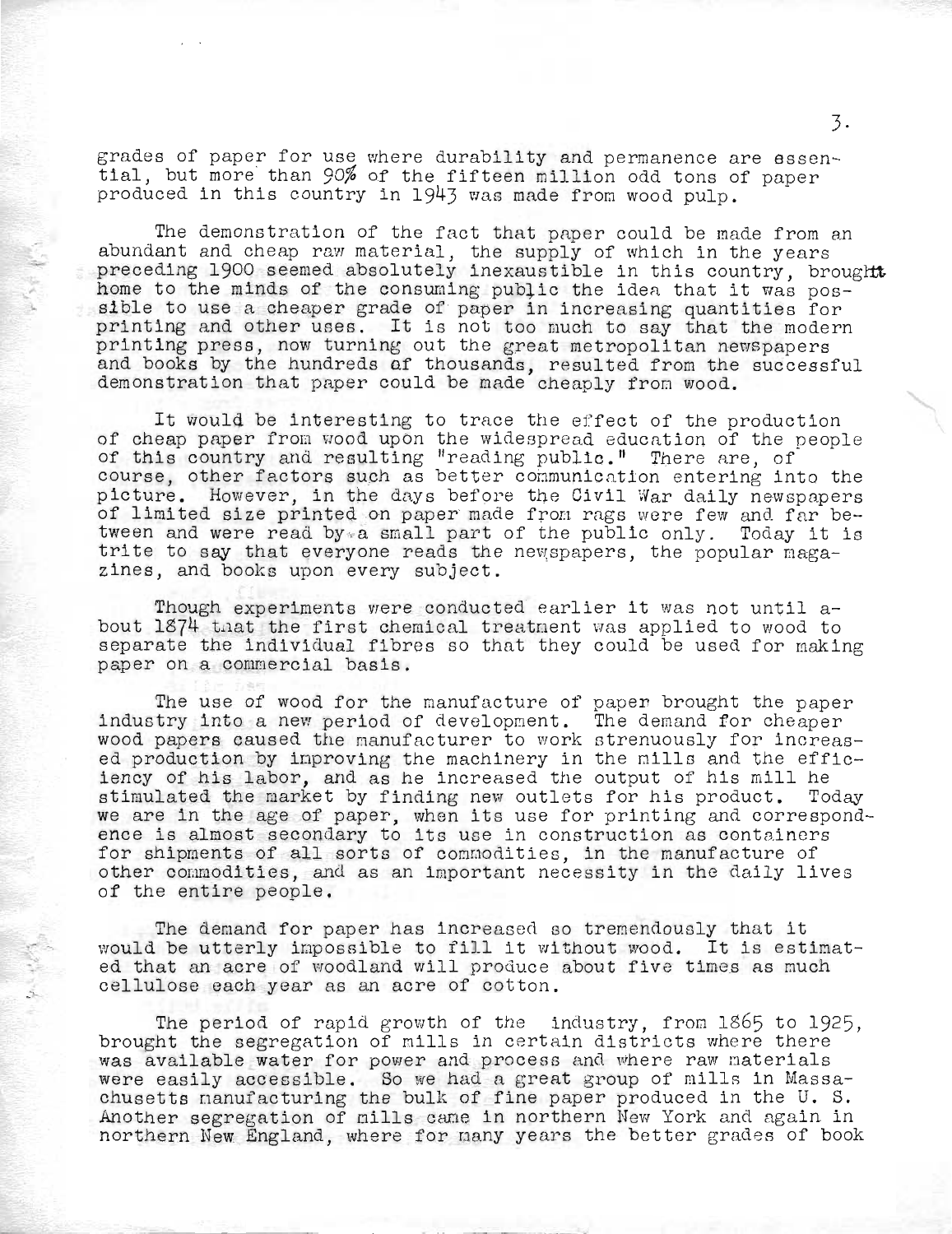paper and the coarser papers, such as newsprint and wrapping, have been produced in large quantities. Westward we had such paper mill districts as those of Michigan, Ohio, and Wisconsin. More recently there has come the rapid development of mills in the South and the Northwest.

River valleys presented the logical organization, for to a great extent they follow the chronological order of the mills. The first mill in Michigan being in the River Raisin Valley, that was the first developmental area in the state; the second mill being in the Huron River Valley, this was the second developmental area. The products of each valley are usually similar for the success of one business venture attracts others of the same kind to locate there. Also, the capital for investment of each valley is usually free from outside aid and usually concentrated in the valley.

Thus there were five major divisions in this Michigan history: 1. River Raisin Valley includes Monroe, Dundee, Manchester, Adrian, and Tecumseh.

- 2. Huron River Valley includes Ann Arbor, Ypsilanti, and the intervening and surrounding small towns.
- 3. St. Joseph River Valley includes Three Rivers, Niles, and St.
- Joseph.<br>4. Kalamazoo River Valley includes Kalamazoo, Plainwell, Otsego, Allegan and Vicksburg, and Watervliet which, although not on the Kalamazoo River, had mills started as off-shoots of Kalamazoo mills by Kalamazoo men.
- 5. Minor areas and individual mills include Upper Peninsular, North-<br>ern Michigan, the Detroit area, and various scattered mills.

The first paper mill in Michigan was located in the River Raisin Valley at a small town called Raisinville, about 3 or 4 miles west of Monroe. There a man by the name of Christopher McDowell had erected a small shack containing a crude machine approximately 30 ft. long and 38 inches wide, on which the paper was dried by passing it around a drum 10 feet in diameter containing a wood fire. This mill was called the River Raisin Paper Company, but it was not connected with the present conpany of that nane. The man who owned the mill lived on the opposite side of the river on a farm which is now owned by the president of the existent River Raisin Paper Company.

The McDowell nill manufactured, at first, a butcher's wrapping paper made from straw. This product was taken around in carts and sold to the merchants of the village stores. Shortly after its inception the mill branched out and began to manufacture other kinds of paper. Later companies were organized and other mills built in this locality.

The second developmental area, chronologically, in the Michigan paper and pulp industry was in the Ann Arbor - Ypsilanti area. Here probably was located the second mill in Michigan. There is no conclusive data to prove this but it is known that there was constructed in Washtenaw County a paper mill some time between 1840 and 1850,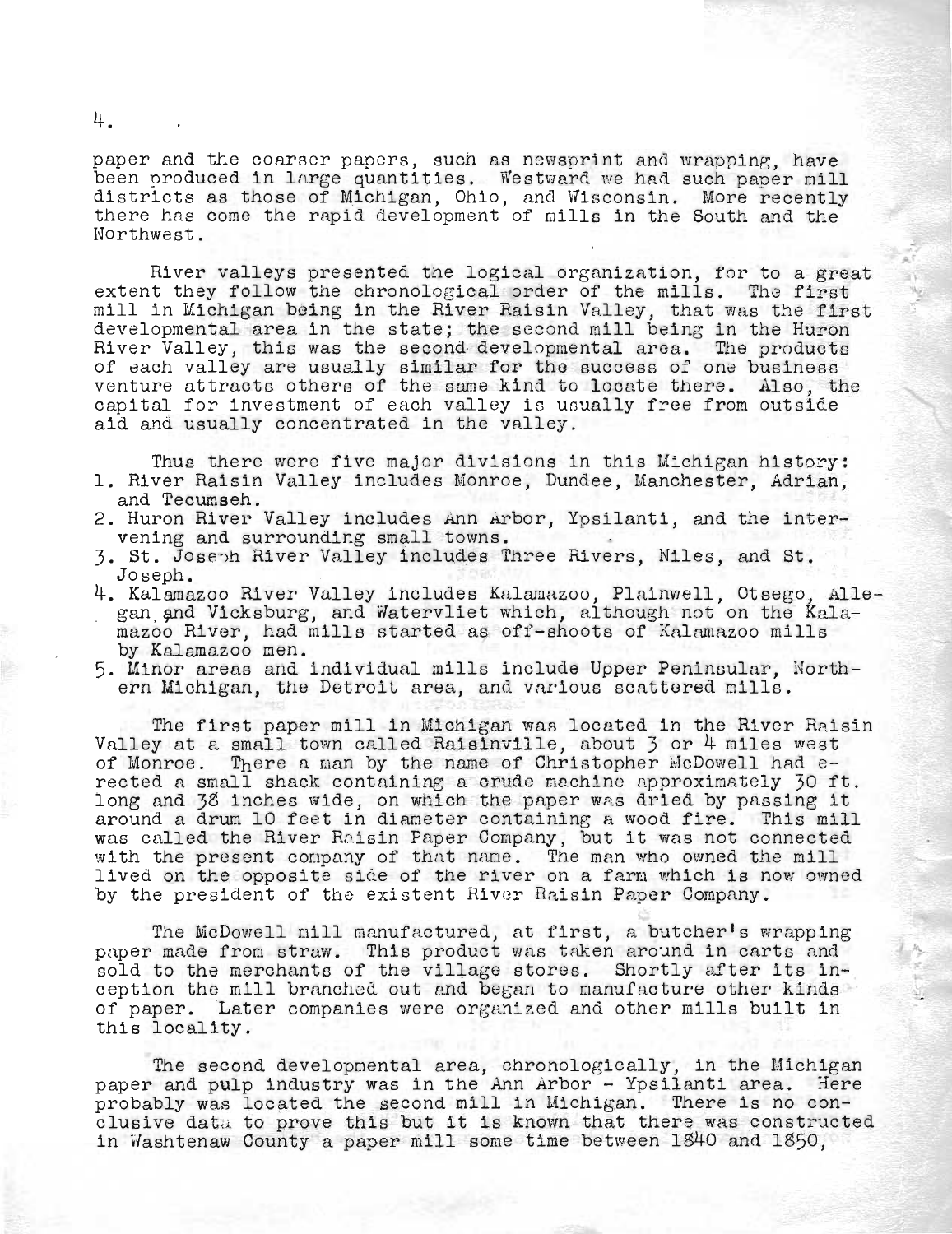and in a Detroit paper published in 1842 we find a reference to one paper mill in Washtenaw County in addition to several saw and grist mills there.

The next mill of which there is a record was one in which Volney Chapin purchased half-interest in the year  $1851$ . This was the J. H. Lund mill at Ann Arbor. This mill later burned. In 1854 this same Volney Chapin helped build the Geddes mill called the Lund, Chapin & Company. In 1865 Lund sold out and it was merely Chapin & Company. This mill was eventually sold and the business discontinued.

The first mill in Ypsilanti was the Cornwell & Company's Paper Company, which was organized in 1855 or 1856. At that time Cornelius Company, which was criganized in 1977 or 1970. At that this corneric it one half the water power. Mrs. Larzelere put in the west side water power for a certain amount of stock in the paper mill. Mr. Van Cleve put in  $\overline{1,000}$ , and thus the first paper factory was established. This can properly be called the beginning of paper making as an industry in Washtenaw County, because this marked the first enterprise on a large scale. All previous mills were merely small concerns mak-<br>ing wrapping paper which they sold to local merchants, but this mill, utilizing both water and steam power, manufactured newsprint. In 1863, Van Cleve and Mrs. Larzelere sold out to Cornwell. In 1871 the mill was partially destroyed by fire and they suffered from another a little later, but the enterprise pushed onward.

In 1874 Cornelius Cornwell, his son Clark, and Brothers erected a paper  $m11$   $1\frac{1}{2}$  miles above the Peninsular mills, and in that day it was acclaimed the most extensive paper mill in the state. The water power at this point was considered the best on the Huron with a head of 17 feet. This power is still in existence and owned by the Detroit Edison Company, known as their Superior Plant. Water power head is still 17 feet.

From a member of the Cornwell family, Mr. Edward Cornwell, for many years associated with the Peninsular Paper Company, I am able to ascertain the names and locations of their various plants, but no dates:-

- 1. Mill at Foster's, manufacturing wrapping paper and later destroyed by fire.
- 2. Mill at Hudson above Dexter, manufac turing groundwood pulp, which also burned.
- arso burneu.<br>3. Mill just below Barton Dam, manufacturing groundwood pulp and witt just below barton *pam*<br>later dismantled. later dismantled.<br>4. Mill at Superior, the site of the Detroit Edison Company's Super-
- 
- ior Plant. This was destroyed by fire in 1906.<br>5. Mill manufacturing paper southeast of Ypsilanti on the outskirts of the city where the present Ford Plant is located. This mill was partially destroyed by fire in 1\$71, rebuilt, and finally dismantled in  $\frac{1886}{100}$ .<br>6. Mill at Jackson located just north of the prison, manuf acturing
- soda pulp. This was destroyed by fire.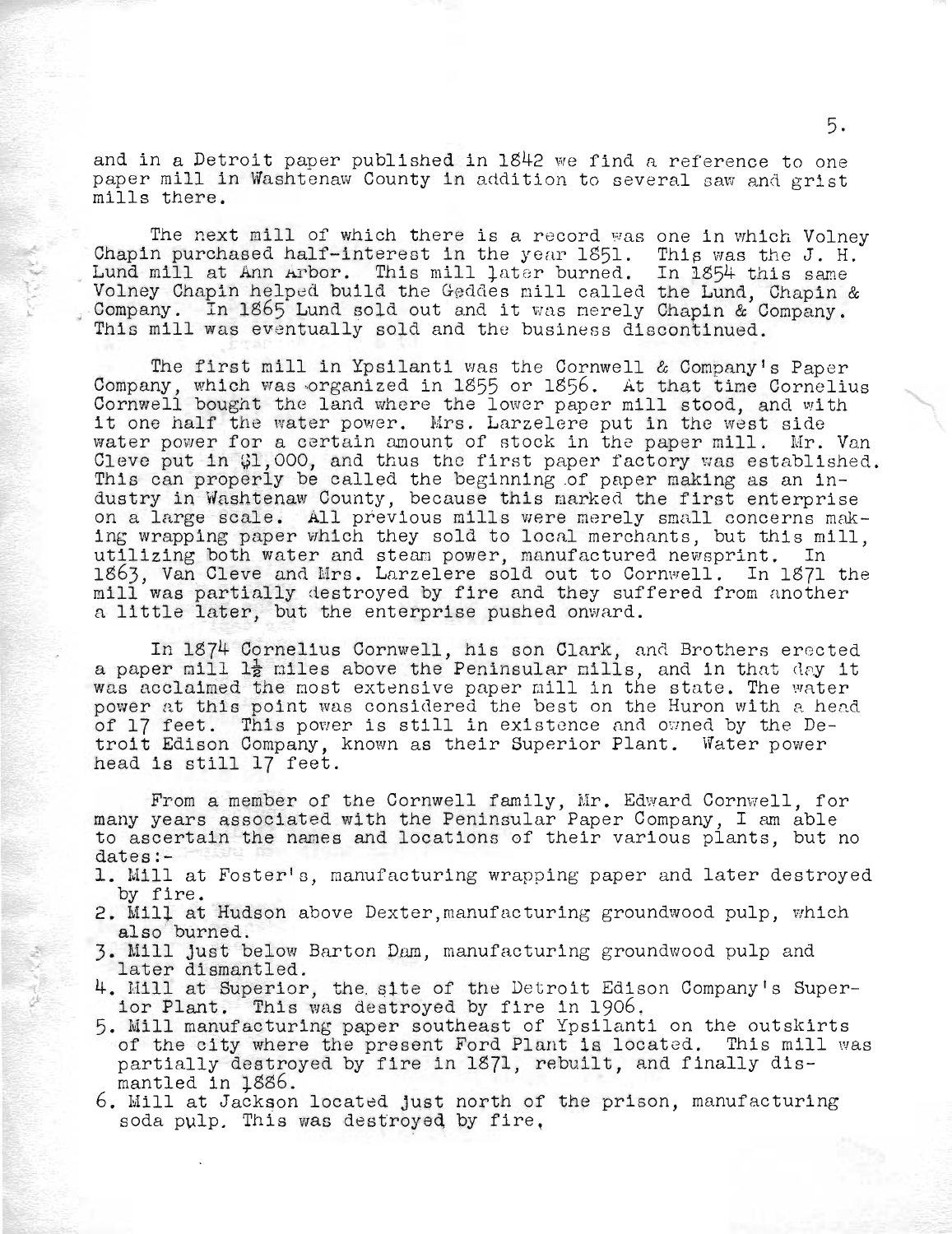From the above you will gather the importance of the Cornwell Company's interest. The Cornvrell family was the pioneer family of paper makers in Michigan.

The one and only existing paper mill in Washtenaw County at this time is the Peninsular Paper Company at Ypsilanti. This company was incorporated in  $1867$  with a capital stock of  $$50,000.00$ . The original incorporators were: John W. Van Cleve, Wm. H. Myers, Samuel Barnard. The original stockholders were: Samuel Barnard, Lambert A. Barnes, Wm. H. Myers, and Daniel L. Quirk. The first Board of Dire ctors elected Iday, 1868, consisted of: Samuel Barnard, Lambert A. Barnes, Isaac N. Conklin, William H. Myers, and John *W.* Van Cleve.

The construction of the mill was begun in the spring of 1867 for one paper machine, and the first paper was made in 1868.

An important factor in the decision to build the mill at this time was the fortunate circumstance of obtaining a contract from the Chicago Tribune to take the output of the mill in newsprint. At that time newsprint was made from rags, and it is interesting to note that the price on this contract was  $17\ell$  per pound.

After the mill was built and operating, the Chicago Tribune insisted that the Peninsular Paper Company build another mill, far enough removed from the original mill to safeguard the newspaper's snougn removed from the original mill to safeguard the newspaper s<br>supply in case of fire. May 8, 1876, therefore, the capitalization was increased from  $$50,000.00$  to  $$100,000.00$  and another one-machine mill was erected on the north side of the Huron River. This was operated until September 28, 1898, when it was destroyed by fire. All salvaged machinery was then removed to the original building which was enlarged to accomodate two paper machines and the additional equipment for increased output.

By this time, 1898, wood pulp and groundwood were being used extensively in the manufacture of lower priced papers, particularly newsprint, which had greatly reduced the cost of manufacture and therefore the selling price, and the company found it difficult to compete with the larger mills equipped with their own pulp-making and wood-grinding machinery.

During all these years, the Peninsular Paper Company had been making rag papers. The machinery of the mill had been selected and installed for rag paper production; the paper makers were "rag men." At that time, long lines of rag gatherers' carts and wagons extended each morning for a long distance down the river awaiting the of each morning for a fong distance down the fiver awarding the<br>ppening of the mill. Since newsprint was no longer being made of ppening of the mill. Since newsprint was no longer being made of<br>ag stock, it was perfectly natural that the men in charge of the mills business should turn to other kinds of papers for which their experience and facilities were best adapted, and in which some rag stock as well as wood pulp could be used.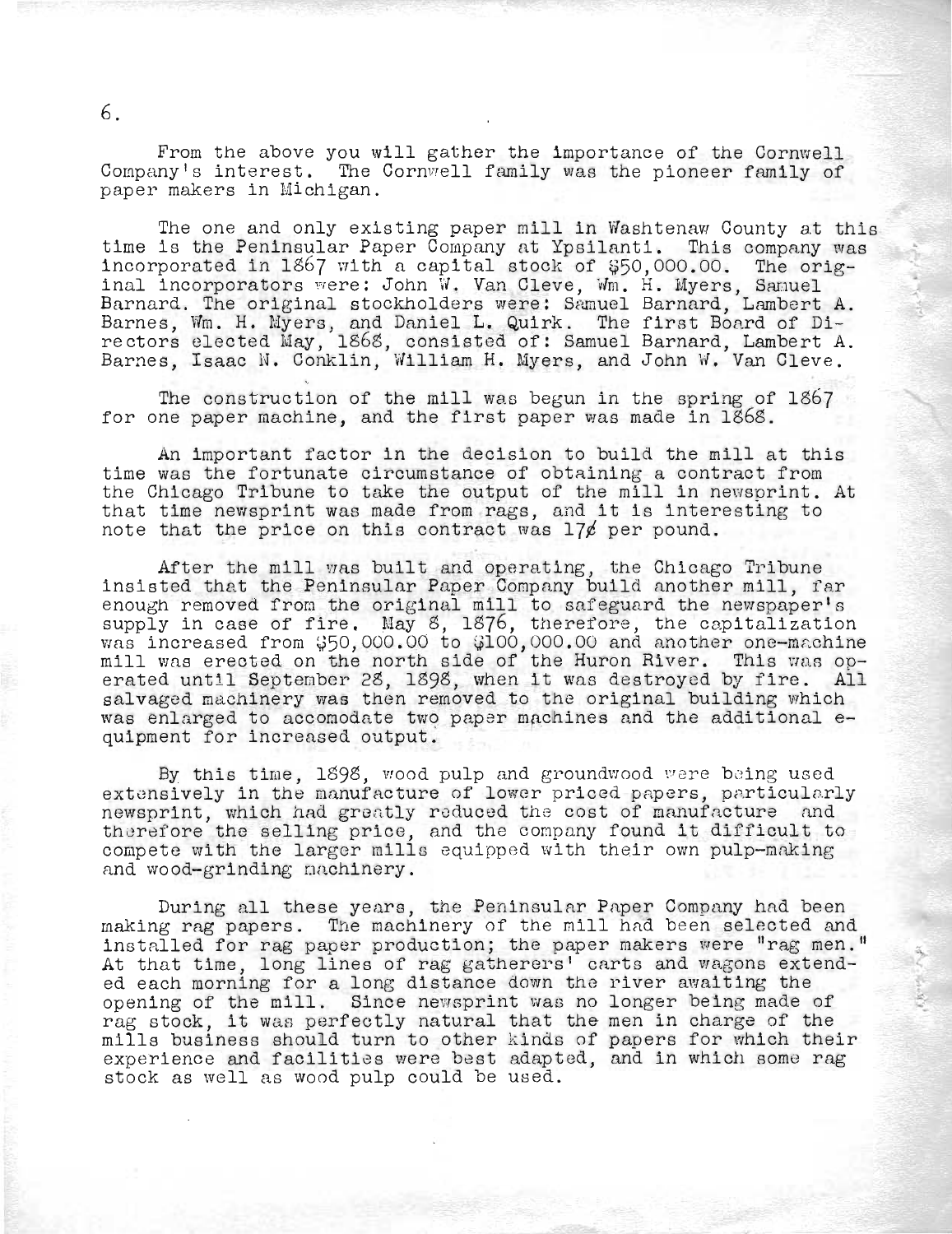The new lines of Peninsular Covers and other specialties were introduced and placed on the market about 1900. It was necessary to make many changes in both equipment and manner of operating the mill to suit the new conditions and to further increase the production. The sales plans and policies had also to be changed. The company h s been operating ever since on more or less specialty lines until World War II, when it became necessary to make papers essential to the government, directly and indirectly, and to war . defense plants, in order to obtain raw material and supplies which are allocated by the government. The Peninsular Paper Company is a very small mill, as mills go today, but being small, it has specialized in papers that can be made to order in smaller lots, and are not as competitive, and for which the customer is willing to pay an extra price.

Just what the post-war plans will be are undecided, but it will undoubtedly resume its specialty lines which are so well known by all paper merchants and printers from coast to coast.

Daniel L. Quirk, Jr., the President, became associated with the Company as Treasurer and director January 11, 1899; and as Secretary as freasured and director candary if, 1999, and as resident nnd Treasurer, January 14, 1914. Daniel T. Quirk, his son, became fleasured, samuary 14, 1914. Banter 1: Quint, his son, became and associated with the company in Becomber, 1924, he became<br>Assistant Sales Manager in 1929; Sales Manager in 1936; Vice-President in charge of Sales in 1929; Sales Manager in 1990; vice-Pr<br>ident in charge of Sales in 1942. His son, D. L. Quirk, Jr. s grandson, Daniel Grover Quirk, began working at the mill during his vacation and last year drove one of our trucks all summer. Thus it will be seen that the Quirk family for three generations. from 1867 to 1944, were associated with and directed the success of the Peninsular Paper Company, and now a member of the fourth generation is taking his basic training.

The sales of the company for  $1943$  were over  $$1,300,00,00$ .

 $\mathfrak{g}^{\mathfrak{S}}$ 

It is interesting to see that Washtenaw County has been a center for many paper mills since they first began operating in Michigan and that there is still one left and carrying on the Quirk family tradition.

Ann Arbor, Michigan<br>February 4, 1944.

 $\mathcal{K}_{\mathcal{A}}^{\mathcal{A}}$  ,  $\mathcal{K}_{\mathcal{C}}^{\mathcal{A}}$  ,